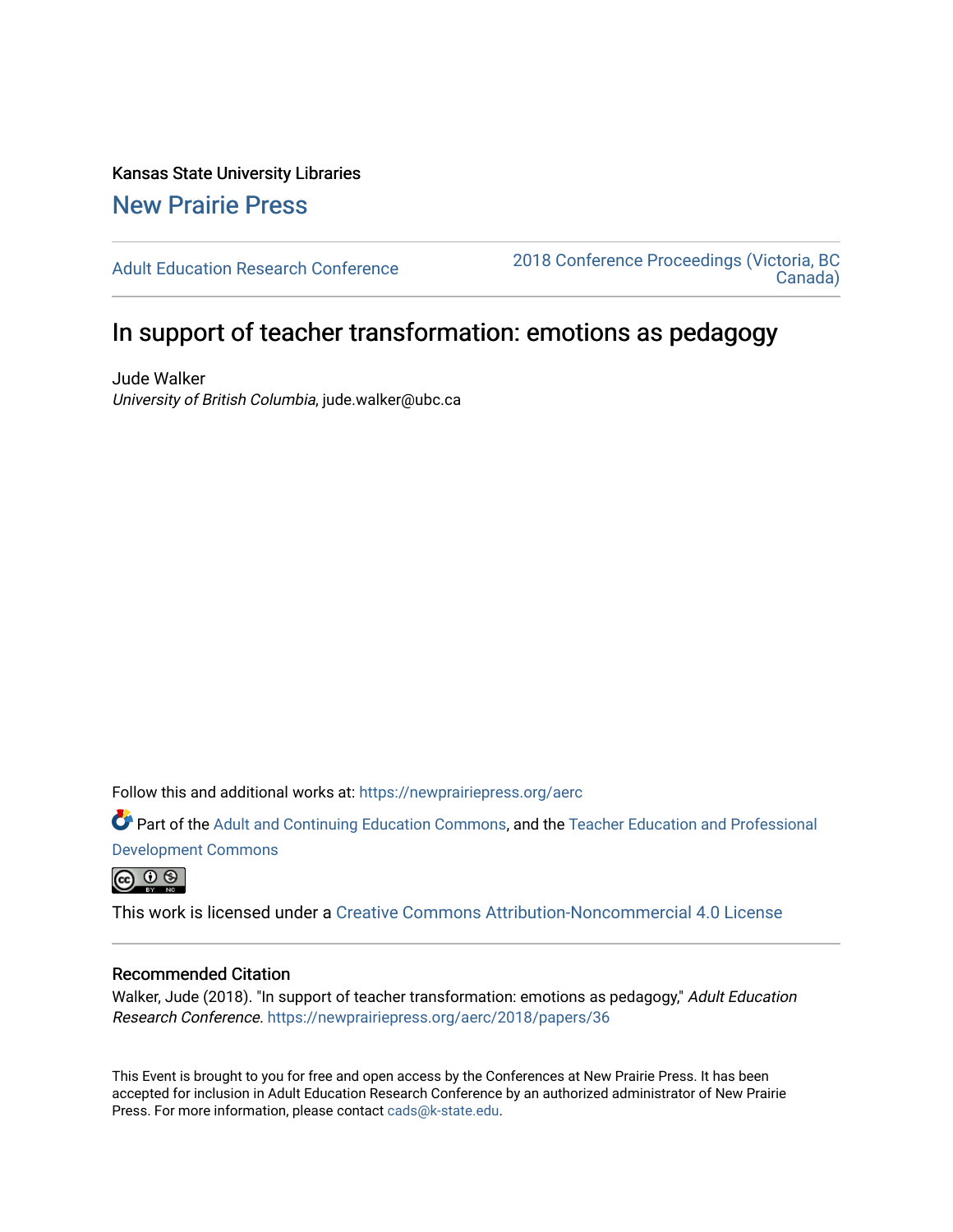#### **Emotions and courage in support of teacher transformation**

Judith Walker University of British Columbia

**Abstract:** This paper explores the 'emotional turn' in the field of transformative learning in considering the relationship among the adult educator, emotions, courage and transformation.

**Keywords:** emotion; transformative learning; courage; educators

Arguably, transformative learning is one of the most powerful and influential theories of adult learning and education. The theory seeks to explain the processes involved in actually shifting our meaning perspectives rather than incorporating new information into existing meaning schemes (Mezirow, 1978, 2008). Until recently, the theory came under attack for attending too little to the emotional aspects of learning (see Taylor & Cranton, 2013; Taylor, 2001). This is despite the fact that, from the beginning, Mezirow (1978) always acknowledged the importance of emotion in learning and realised that one cannot move beyond a disorienting dilemma without first grappling with negative emotions, such as anger, guilt or sadness. Nonetheless, it is clear that Mezirow himself did not theorise emotion and always prioritised the importance of a more cognitive critical reflection and rational discourse deemed necessary for perspective transformation. Since the early 2000s, however, transformative learning theory has arguably experienced an 'emotional turn', with Dirkx (2001, 2006) and others (e.g., Lawrence, 2012; Malkki, 2012) calling our attention to the productive role of emotions in catalysing transformative learning.

In this recent literature, the role of the educator has been acknowledged as important in allowing for emotions to surface in the classroom so to allow for a deeper transformative process to occur in their students (e.g., Dirkx, 2006). However, the adult educator as an emotional being, as protagonist, and as someone who can experience their *own* transformative learning through teaching is underexplored. This exploratory paper seeks to apply insights gleaned from a review of the literature on the connection between emotions and transformative learning in thinking more explicitly about the teacher of adults. In closing, the paper calls for the centrality of courage in allowing emotions to become a form of pedagogy in the transformative learning of adult educators.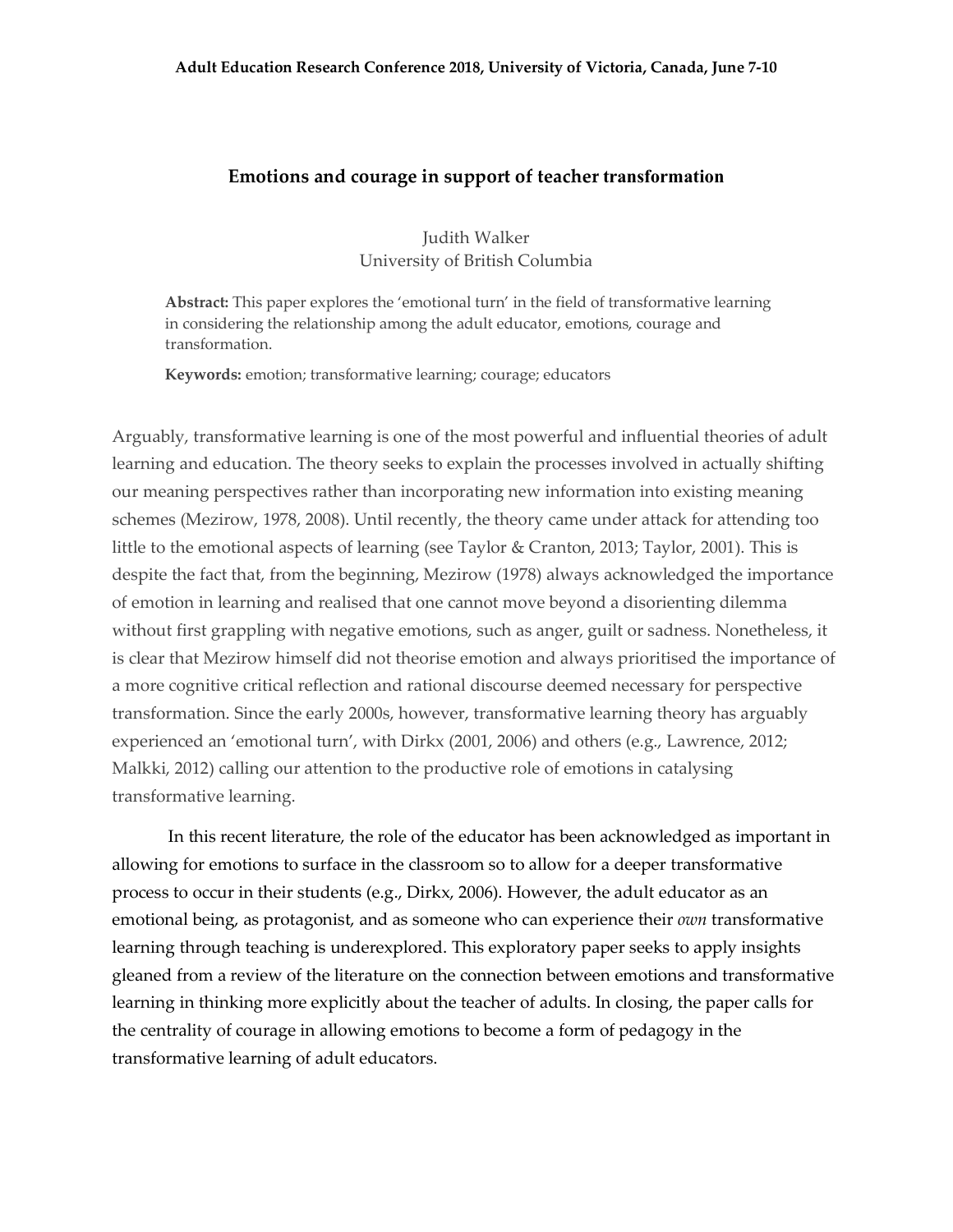#### **Capturing the emotional turn in transformative learning**

In the early part of last decade, Dirkx (2001) lamented that while educational research was starting to acknowledge the existence of emotions in the learning process, it, by and large, still treated emotions as something to be "managed" or worked through in order for learning to occur. Around the same time, Ed Taylor (2001) released an article drawing on recent insights from neurobiology (especially the work of Damasio) to argue that the emotional and cognitive could not be separated and both were integral to transformative learning. Since this time, there has been a burgeoning literature exploring the connection between emotions and transformative learning, with emotions, affect, or feelings theorised and understood in different ways.

Many educational researchers are trying to understand how cognition and emotion work together in transformative learning. Some make more general claims in how cognitive and emotional learning inform one another. Malkki (2012), for example, also draws on the work of Damasio to argue for a basic cognitive/emotional connection. While Dirkx (e.g., 2006) has invited us to welcome all emotions as important grist for the learning mill, Maiese (2017) claims that an individual needs to "cultivate the proper emotional dispositions and habits of mind" (p.213) in order to "(a) feel the appropriate emotions at appropriate times and in relation to their appropriate objects and (b) effectively rel[y] on these affective frames to make sense of her surroundings." (p.213) In another example, Beard, Humberstone & Clayton (2014) argue for the importance of focusing on "positive" emotions in the transformative learning of college students, attempting to speak back to the emphasis on 'negative' emotions in learning and calling for the development of 'positive' emotions in our students, such as happiness, joy and excitement.

One way of understanding the different approaches to emotions and cognition in transformative learning is through the epistemological distinctions underpinning phenomenology and pragmatism. Drawing on the work of Heron, Yorks and Kasl (2002) note an important distinction in the approach towards experience and emotion in a pragmatic versus phenomenological worldview. They write that, in the pragmatic view, "emotional life becomes an aspect of experience, and thus a phenomenon serving as an object for reflection" (cited on p. 184) so that it is the meaning-making process in response to the experience that forms a sense of felt encounter. In contrast, from a phenomenological perspective, "experience is the state of being in felt encounter; it is a verb. Emotional life is part of experiential knowing, which is conceptualized as its own way of knowing with its own canon of validity." (p. 184). They argue for a whole-person education whereby "habits of mind" and "habits of being" are acknowledged, and experiential knowledge is prioritised as leading to both critical reflection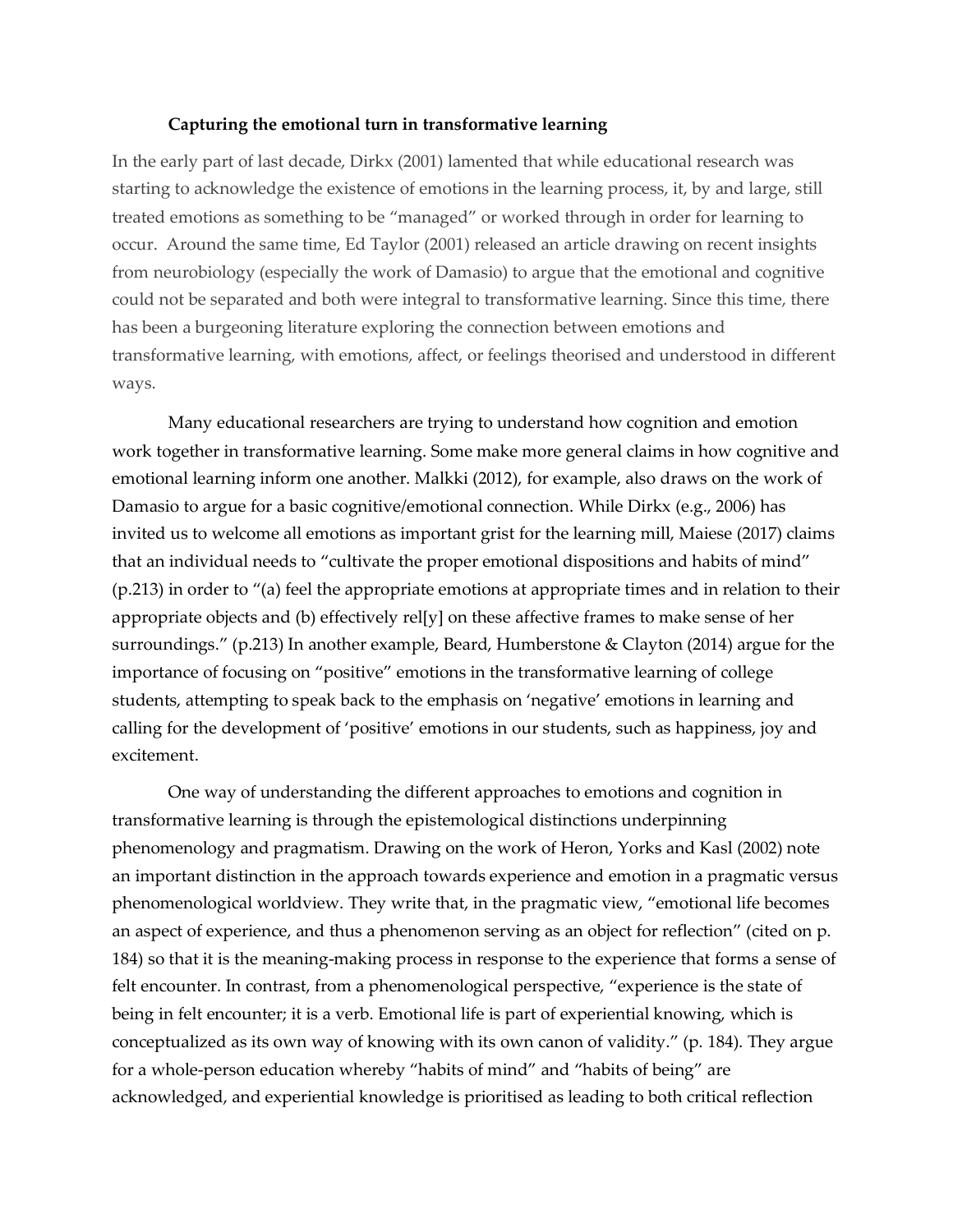and discourse through expressive knowing pathways at both the intrapersonal and interpersonal levels. Indeed, it is within the intrapersonal where emotions and feelings are experienced which can then move into empathic connections at the interpersonal level.

Emotion and learning, in both Yorks & Kasl (2002) and Dirkx's (e.g.,2012) writing can be understood as a process of developing emotional attunement—with oneself and with others. John Dirkx has explored the ways in which learners' emotional responses and experiences deepen learning. Drawing on Jung in encouraging learners to go deeper than the present moment and helping them to bring their unconscious more into consciousness, Dirkx (2012) urges us to engage in soul work "to truly grasp the holistic nature of learning in adulthood" (p.81) by "giving voice to underlying myths that when recognized, can illuminate aspects of our world not visible through the language of logos" (p. 81). This more phenomenological perspective on transformative learning and emotion appears to be growing in popularity. It can be seen in the growth of research and writing on embodied learning (e.g., Butterwick & Selman, 2012; Nguyen & Larson, 2015), and promoting models of experiential learning that foreground intuitive or somatic responses, which bring together memory, body, intuition, and emotion almost as a precursor to more cognitive responses. As Butterwick and Selman (2012) reflect, unprocessed memories are stored in the body, stored in thoughts and stored in emotions. Much of this work privileges arts-based, theatre, imaginational, visual pedagogies in the classroom (see also Lawrence, 2012).

This emotional turn in transformative learning challenges educators to foster a "pedagogy of discomfort" in allowing for unsettling emotions to surface in the learning encounter (see, e.g., Walker & Palacios, 2015), with various pedagogical approaches explored to support the surfacing of difficult emotions in learning. Dirkx (2006), for example, speaks of the power of using active imagination processes to foster individuation—such as enacting imagined dialogue with another through writing. As Maxine Greene observed, "imagining things being otherwise may be a first step toward acting on the belief that they can be changed" (1995, p. 22). Others have written on the power of meditation, yoga, or other forms of embodied learning in supporting personal and social transformations (e.g., Kies, 2014). Theatre as pedagogy is also a growing focus in transformative learning, as a challenge to Cartesian dualism and as a form of decolonisation. Indigenous popular theatre practitioner Darrel Wildcat notes, "every time you do theatre you are decolonizing people. 'cause every time you are breaking that separation between body and self, reconnecting it back." (cited in Butterwick & Selman, 2012, p.63).

Hathaway (2017) illustrates the power of enacting Joanna Macy's "Work That Reconnects" (WTR) in fostering environmental awareness and action in workshop participants so to allow the surfacing and processing of blocked emotions. He draws on Johnstone in noting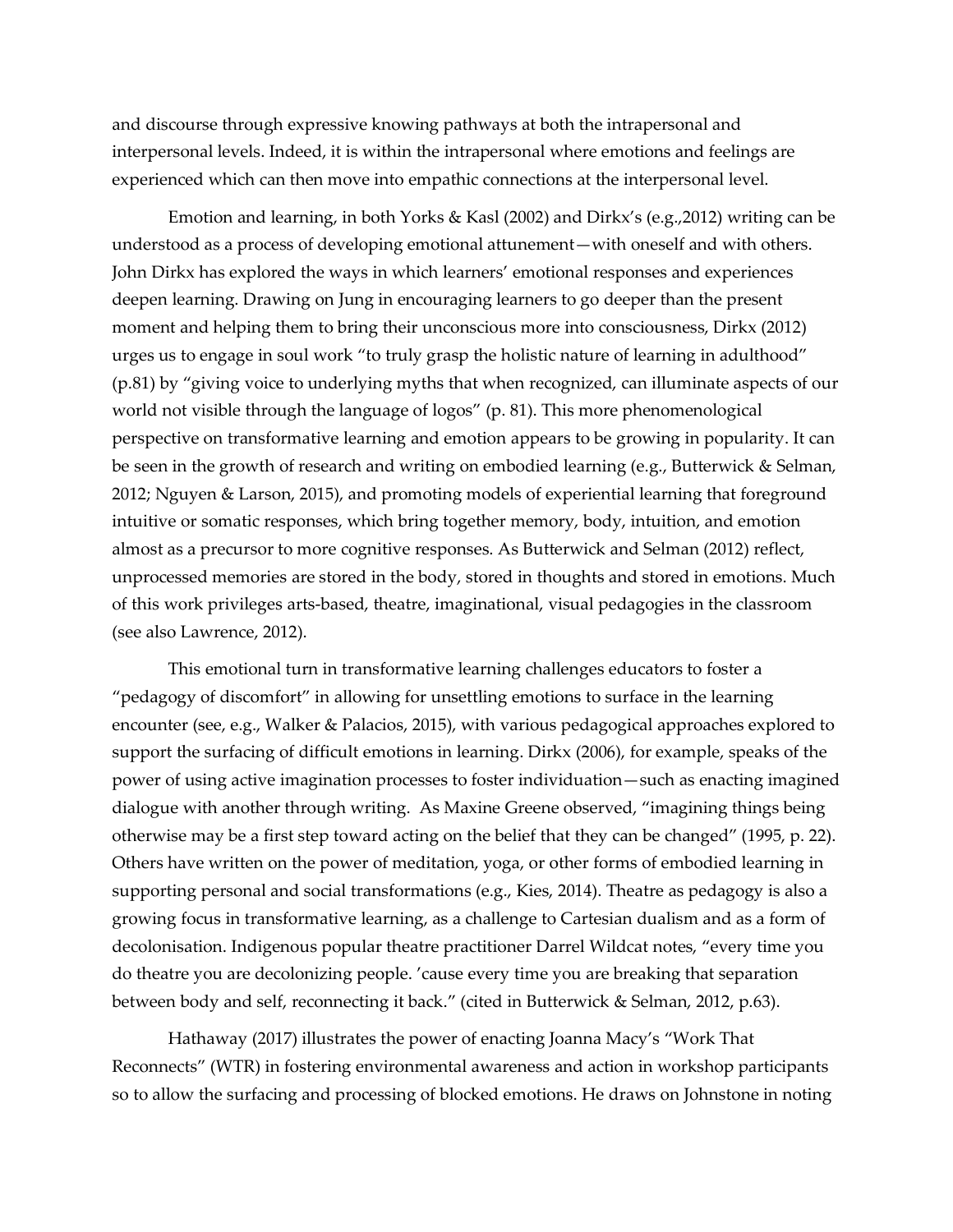that, "while blocked or repressed emotions impede our ability to respond, experiencing and refocusing emotions may serve as a source of energy to bring about change" (p.297). Hathaway reflects that ecological crisis can often evoke paralysis or repression of emotion since we need to be able to act to feel better and if one believes they cannot take an external action which will do much good (e.g., to help mitigate climate change) they are more likely to take internal action to make themselves feel better. Macy's experiential group learning process makes use of meditations, interactive exercises, and encourages conceptual insights leading to people in these workshops to "experience, acknowledge, and understand their emotional response to the state of the world" (p.45).

Some have questioned the individualised and 'therapeutic' nature of certain emotionfocused pedagogies (e.g., Ojala, 2016) as ignoring the importance of critical thought and social transformation. Indeed, transformative learning as a theory has long been criticised for focusing more on individual rather than social transformation (e.g., Collard & Law, 1989), and some of the emotional turn is viewed in a similar manner. As Ojala (2016) argues, transformative learning and education needs to be connected to social action and should offer an alternative to the privatized and individualised hope of neoliberalism; critical emotion theorists (such as Brian Massumi, Michalinos Zembylas, or Sara Ahmed) highlight and problematise how emotional responses are regulated and curtailed by institutions privileging certain ways of feeling and being, which are often gendered, classed and racialized. Amsler (2011) for example, seeks to clearly delineate between a therapeutic pedagogy, which is rejected, and a critical affective pedagogy, which privileges social transformation and is rooted in a political project of liberation and social justice. Whether concerned mostly with the individual learner (often within a group learning setting) or embedded within the wider goals of social transformation (as in critical pedagogy), the emotional realm of learning is becoming front and centre in theorisations and empirical studies in transformative learning.

#### **The teacher as emotional being**

In the vast majority of writing in the emotional turn of transformative learning, little has looked at adult educators. Further, much written about the emotional aspects of teaching have focused on teachers learning to teach, particularly preservice K-12 teachers (see McGregor, 2007). Indeed, reflection, narrative and autobiographical inquiry have become commonplace within teacher education programmes, and the emotional aspects of being in practicums are often explored back in the university classroom setting. Some of this work connects to educators of adults and also prioritises reflection. Brookfield and James (2008), like Dirkx and others, place imagination at the centre, and propose in-class exercises to support active imagination and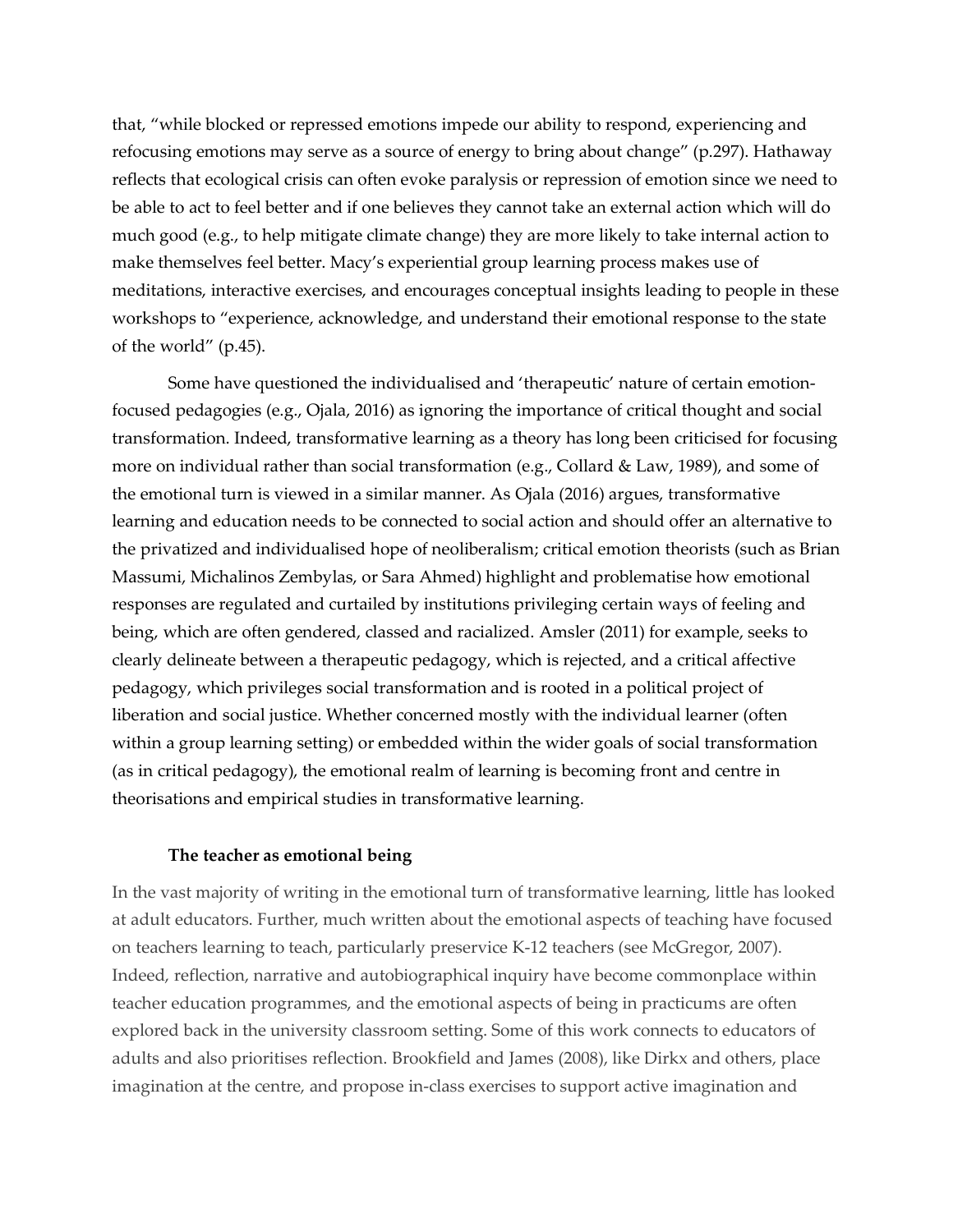creativity, to help students become more reflective teachers. In an article published in journal, Akinbode (2013) promotes integrating Johns' (2010) six dialogical movements in exploring the hidden and emotional side of teaching through reflective narratives, which involves dialogue with: self, with story, with story and other sources of knowing, with guides, with emerging text, and with others as a way of creating a space in which difficult emotions can arise and be processed individually and collectively. For practicing educators, coinquiry groups can be particularly powerful forums in which to uncover emotions and examine each others' teaching in a process of collective teacher transformation (The European-American Collaborative, 2005). As Stephen Taylor notes, "unearthing deeply held frames is not easy to do on your own" (cited on p.248). This can be a particularly powerful way to interrupt repression, or bring up emotions otherwise supressed. Group inquiry can provide the scaffolding necessary for someone to face their emotions and offers a sense of legitimacy to "emotional knowledge." In a coinquiry group setting, for example, white adult educators committed to challenging their own white privilege and implicit racism reflected on their teaching experiences, recounting, and often reexperiencing the painful emotions associated with encounters, and receiving insight from others who help them talk through their experiences and emotions (The European-American Collaborative).

Responding to the emotions in the teaching moment is, of course, more challenging. Ed Taylor once reflected: "On an intellectual level I recognize the significance of feelings and their relationship with rationality, but at a practical level I often find myself at an impasse of how to deal with intense feelings in the classroom" (cited in Yorks & Kasl, 2002, p.138). Dirkx writes of the importance of being present to one's own emotional state: "I usually listen to my own reaction to a student or group interaction. Affectively laden issues involve me as the instructor as well, and I often sense their presence by a tightening in my stomach or an increased sense of anxiety" (2006, p.22). In an earlier piece, Dirkx (2001, p. 63) recounts a particular instance of how he paid attention first to the somatic and then tried to make sense of the emotion underlying the bodily sensations:

I felt myself growing tense. My face felt flushed and it seemed as if a tight knot was forming in the pit of my stomach. I was obviously upset and feeling even a little irritated and angry. I was at a loss as to why I was feeling so strongly about this discussion. My ideas were at odds with the dominant views in the learning group, but why was I reacting so strongly to what was being said?

Emotions themselves, bodily felt or otherwise, can be teachers. Depression in particular (which cannot be reducible to emotion but contains an element of emotion) has been experienced as a form of transformative learning for adult educators (e.g., Cameron, 2014). Parker Palmer (2004) describes how experiencing depression was a "profound school of the spirit"; similarly,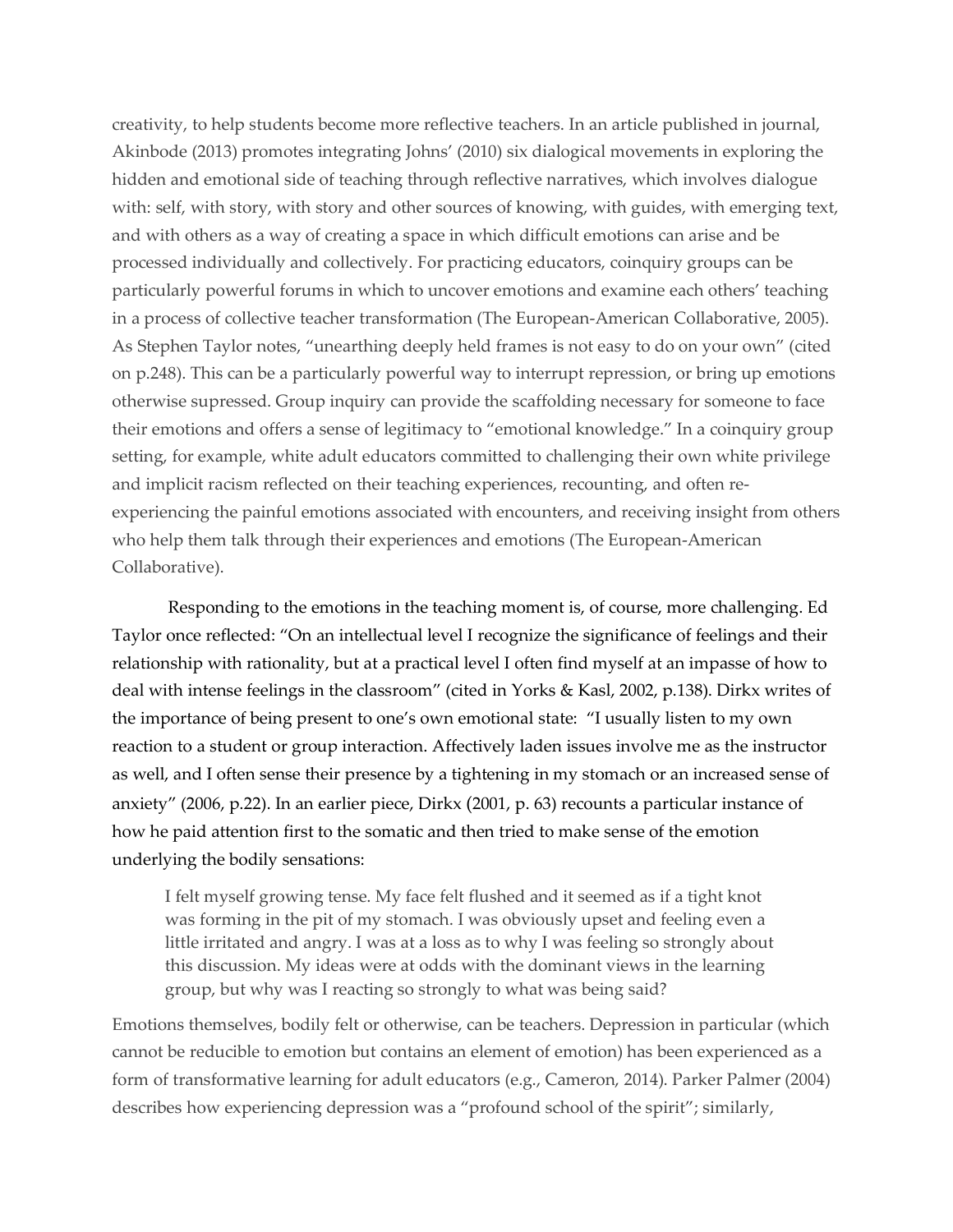Brookfield (2011) reflects autobiographically on the learning process involved in living with, and coming out from depression. Similarly, we can learn from our shame, our anger, happiness, if we allow ourselves to hear what they are saying, to explore where they come from and where they lead. This, I believe, is how transformative learning can occur—attending to, and learning from, the emotions present in disorienting dilemmas, critical reflection, and rational discourse.

## **The centrality of courage**

Quite simply, courage is central in transformative learning (Lucas, 1994). In order to be able to learn from our emotions, evoked through imaginative exercises, meditation, mindfulness, narrative inquiry, the arts or otherwise, we need courage. Similarly, courage emerges and is reinforced from such practices. Parker Palmer's (1997) seminal work on the 'courage to teach', has brought courage into important conversations on what it means to be a teacher. Courage, as Palmer has repeatedly stated, comes from teaching with and from the heart (*cor*) and from offering our authentic selves to teaching. Courage requires us to speak and listen to ourselves:

we can speak to the teacher within our students only when we are on speaking terms with the teacher with ourselves…if we do not respond to the voice of the inward teacher, it will either stop speaking or become violent…when we honor that voice with simple attention, it responds by speaking more gently and engaging us in a life-giving conversation of the soul (pp.32-33).

Courage, of course, is an act beyond an emotion; it results from working with emotion as well as from critical reflection and rational discourse, which Mezirow persuasively argued (e.g., 1978, 2008). I argue that the process of becoming courageous and learning from emotion requires us to, first and foremost, engage in conversation with ourselves, in which: "I am both the one who asks and the one who answers…[where] thinking thus become dialectical and critical as we engage in questioning and answering" (Arendt, 1968, p.185), and also with others.

Courage is about allowing fears and anxiety, not erasing them: courage "is the readiness to take upon oneself negatives, anticipated by fear, for the sake of a fuller positivity" (Tillich, 1951, p.78). Further, as theologian Paul Tillich notes, since anxiety is existential, it cannot be removed, "but courage takes the anxiety of nonbeing into itself" (p.66). Tillich defines courage as "the ethical act in which man affirms his own being in spite of those elements of his existence which conflict with his essential self-affirmation." (p.5). Courage is necessary to authenticity; it is what leads us to start to truly face and confront what Palmer (2004) has termed a divided life. Courage is therefore a process of unlearning in response to previous experiences which have taught us that it is not safe to be in the world the way we truly are. Courage does not exist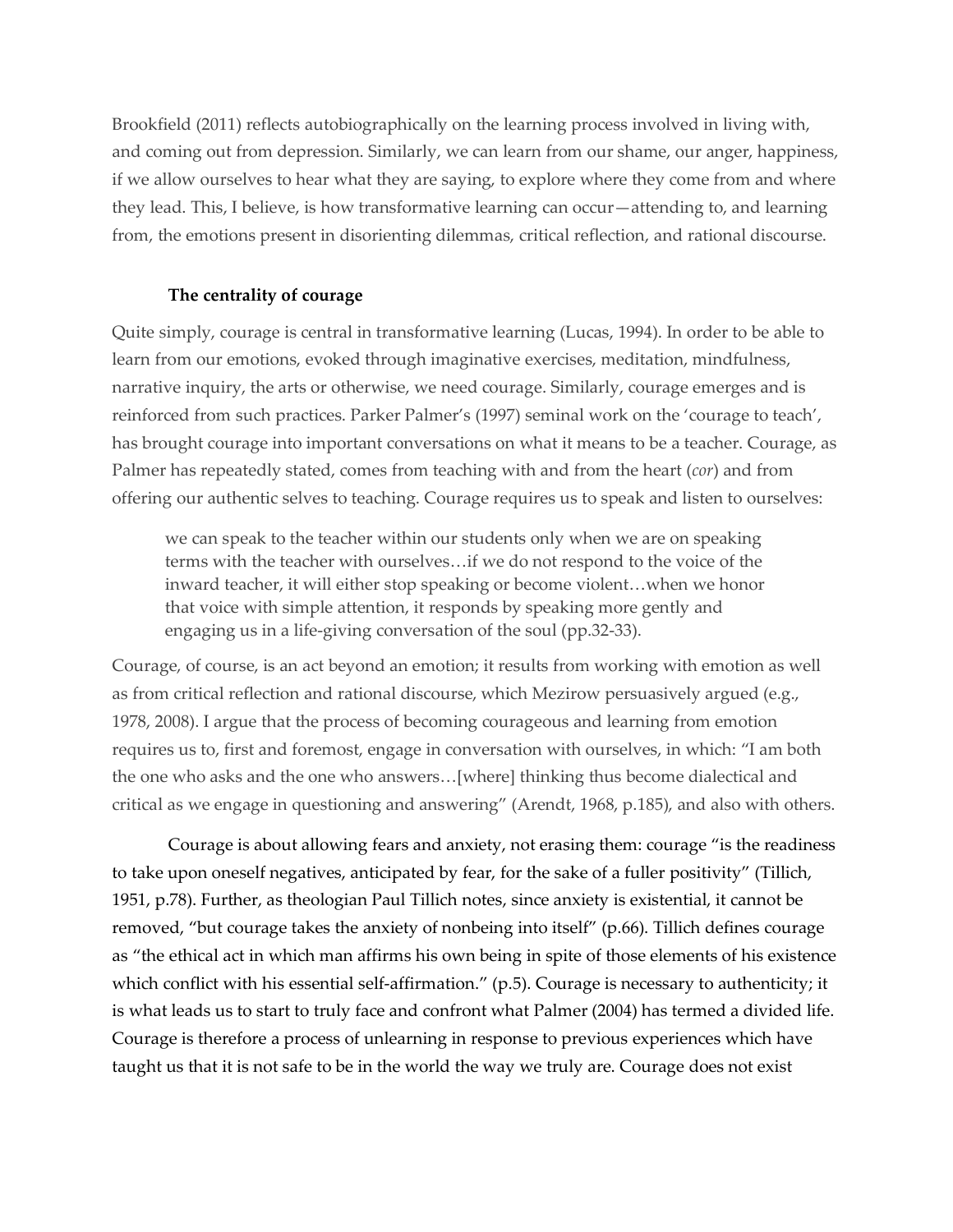solely within the individual; it is thus both intra and interpersonal, and, as Tillich argued, the courage to be contains within it the courage to be a part (to participate).

Courage necessarily implies love. Empathy, feeling with, feeling with heart, is implicated. Indeed, being 'attuned' to the other in moments of high emotional intensity is an act of empathy. Todd explains:

being mindful or reminding ourselves of our obligations to the Other, while admittedly a conscious activity, requires first that we are engaged in the ambiguity of communication with others. And such engagement is not simply an intellectual activity but is fundamentally rooted in our capacities for emotional involvement and attachment (cited in Sinha, 2010, p.470).

As Freire notes in his letters to those who dare to teach: "It is impossible to teach without the courage to try a thousand times before giving up. In short, it is impossible to teach without a forged, invented, and well thought- out capacity to love" (1998, p.3), and the process of continuous encounter with the other is necessary for our ontological vocation of becoming and remaining persons ourselves.

## **Conclusions**

There is much we have learned from the 'emotional turn' in the literature in transformative learning:

- emotions are central to understanding transformative learning processes
- various learning, reflective, pedagogical activities can activate embodied and emotional learning
- pragmatic and phenomenological approaches to learning treat emotions differently
- both individual and group processes are important
- an emotion-focused pedagogy can support both individual and social transformation

Much of these insights can be, and have been, applied to thinking about the adult educator as learner, both within and outside the teaching context. In considering the role of emotions in teacher transformation, however, it is necessary to bring courage to the fore, which I have partially theorised above. As an exploratory paper, much of the theorisation of courage, its connection to emotions, and the overall contribution to transformative learning in adult educators is missing. Thus, I hope this paper will be a starting point for further conversations on the topic which might be later examined both conceptually and empirically in the field of adult education research.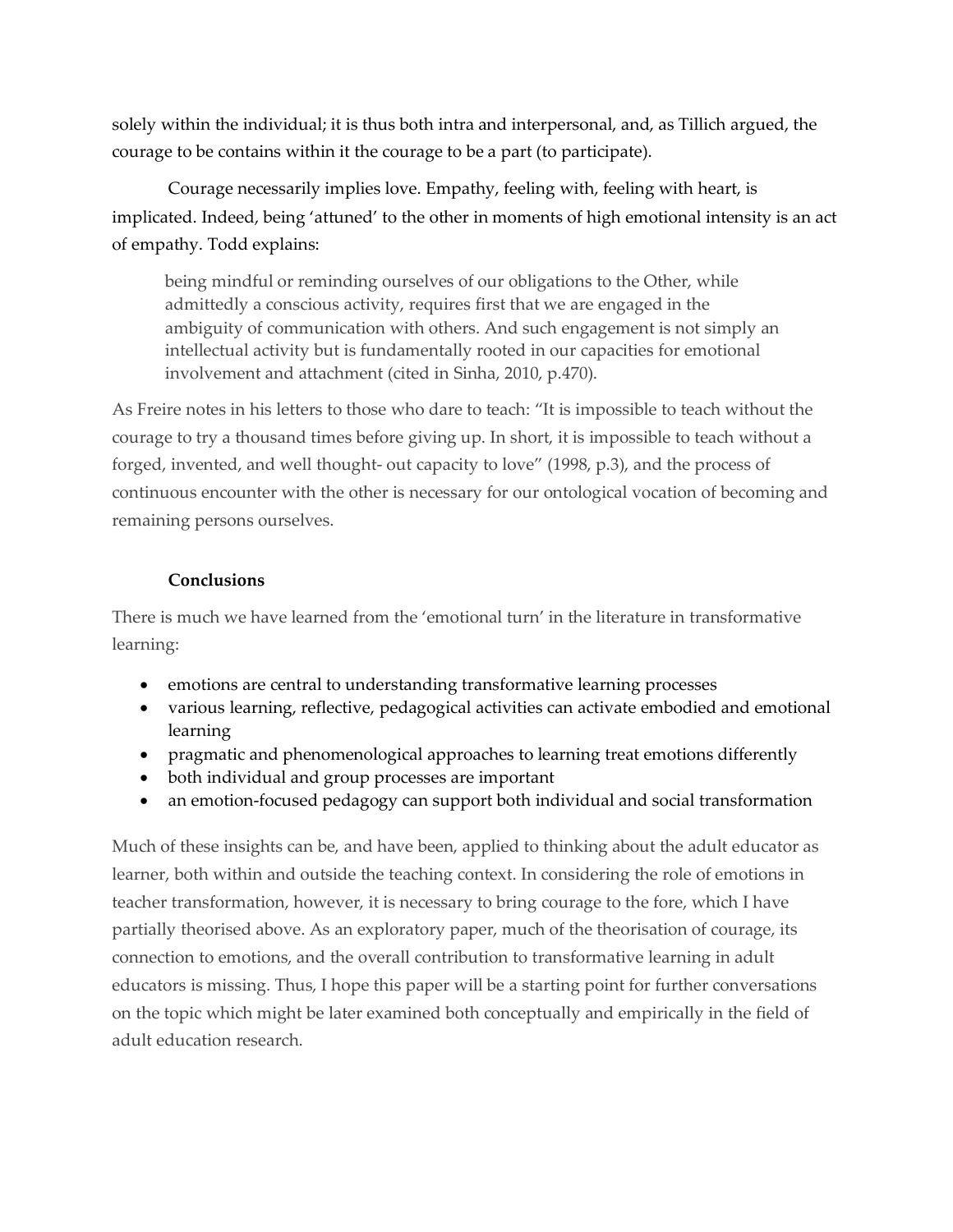#### **References**

- Akinbode, A. (2013). Teaching as lived experience: The value of exploring the hidden and emotional side of teaching through reflective narratives. *Studying Teacher Education*, 9(1), 62–73.
- Amsler, S. (2011). From 'therapeutic' to political education: The centrality of affective sensibility in critical pedagogy. *Critical Studies in Education*, 52(1), 47-63.
- Bearda, C., Humberstone, B., & Clayton, B. (2014). Positive emotions: passionate scholarship and student transformation. *Teaching in Higher Education*, 19 (6), 630-643.
- Brookfield, S., & James, A. (2008). *Engaging imagination: helping students become creative and reflective teachers*. San Francisco: Jossey-Bass.
- Brookfield, S. (2011). When the black dog barks: An autoethnography of adult learning in and on clinical depression. *New Directions for Adult and Continuing Education*, 132, 35–42.
- Butterwick, S., & Selman, J. (2012). Embodied knowledge and decolonization: walking with theatre's powerful and risky pedagogy. *New Directions for Adult & Continuing Education*, 134, 61-70.
- Cameron, P. (2004). Learning with a curve: Young women's 'depression' as transformative learning. In V. Wang (Ed.) *Handbook of research on adult and community health education: Tools, trends, and methodologies,* (pp.100-122). Hershey, PA: IGI Global.
- Collard, S. & Law, M. (1989). The limits of perspective transformation: A critique of Mezirow's theory. *Adult Education Quarterly*, 39 (2), 99-107.
- Dirkx, J. M. (2001). The power of feelings: Emotion, imagination, and the construction of meaning in adult learning. *New Directions for Adult and Continuing Education*, 89, 63–72.
- Dirxx, J. (2006). Engaging emotions in adult learning: a Jungian perspective on emotion and transformative learning. *New Directions for Adult & Continuing Education*, 109, 15-26.
- Dirkx, J. M. (2012). Nurturing soul work: A Jungian approach to transformative learning. In E. Taylor & P. Cranton (Eds.). *The handbook of transformative learning: Theory, research, and practice* (pp. 116–130). San Francisco, CA: Jossey-Bass.
- European-American Collaborative Challenging Whiteness (2005). When first-person inquiry is not enough. *Action Research*, 3 (3), 245-261.
- Freire, P. (1998). *Teachers as cultural workers: letters to those who dare to teach*. Boulder, CO: Westview Press.
- Greene, M. (1995). *Releasing the imagination: Essays on education, the arts, and social change.* San Francisco, CA: Jossey-Bass.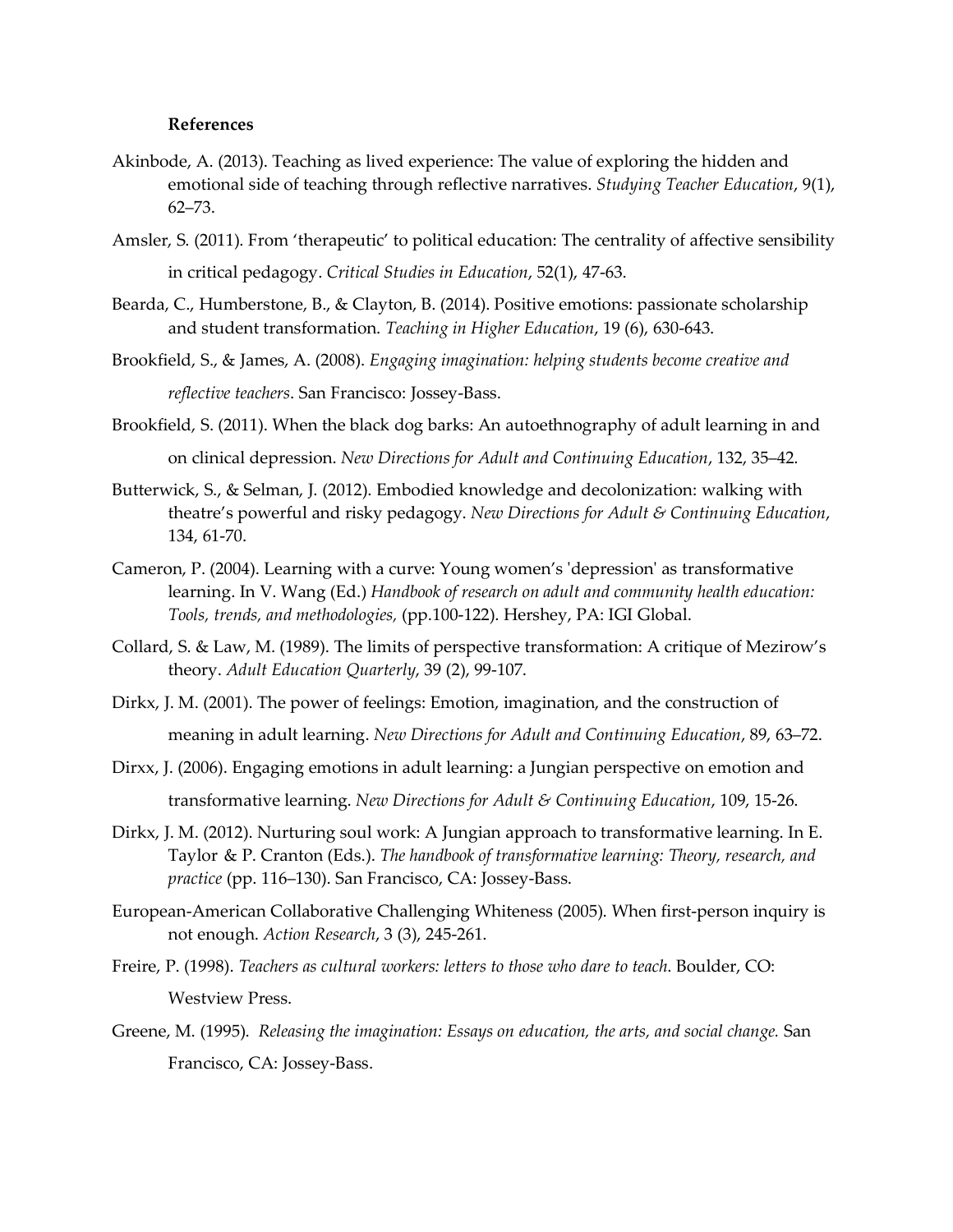- Hathaway, M. (2017). Activating hope in the midst of crisis: Emotions, transformative learning, and "The Work That Reconnects." *Journal of Transformative Education*, 15(4), 296-314.
- Kies, K. (2014). *Transforming perspectives with expanded inner knowing: How attention to the varieties of lived experience leads to transformative learning.* Unpublished PhD Dissertation. Saybrook Graduate School and Research Center.
- Lawrence, R. L. (2012). Transformative learning through artistic expression: Getting out of our heads. In E. Taylor & P. Cranton. (Eds.). *The handbook of transformative learning: Theory, research, and practice* (pp. 471–485). San Francisco, CA: Jossey-Bass.
- Lucas, L. L. (1994). *The role of courage in transformative learning.* Unpublished doctoral dissertation, University of Wisconsin, Madison.
- Mälkki, K. (2012). Rethinking disorienting dilemmas within real-life crises: The role of reflection in negotiating emotionally chaotic experiences. *Adult Education Quarterly,* 62(3) 207-229.
- Maiese, M. (2017). Transformative learning, enactivism, and affectivity. *Studies in Philosophy and Education.* 36 (2), 197-216.
- McGregor, C. (2007). Self-fashioning through memoir: becoming an adult educator. *Teacher Development,* 11(1), 77–97
- Mezirow, J. (1978). Perspective transformation. *Adult Education*, 28 (2), 100-110.
- Mezirow, J. (2008). An overview on transformative learning. In J. Crowther & P. Sutherland (Eds.). *Lifelong learning: concepts and contexts.* (pp.24-38). Milton Park, UK: Routledge.
- Nguyen, D. & Larson, J. (2015). Don't forget about the body: Exploring the curricular possibilities of embodied pedagogy. *Innovative Higher Education* 40 (4), 331–344.
- Ojala, M. (2016). Facing anxiety in climate change education: From therapeutic practice to hopeful transgressive learning. *Canadian Journal of Environmental Education,* 21, 41-56.
- Palmer, P. (1997). *The courage to teach: Exploring the inner landscape of a teacher's life.* San Francisco, CA: Jossey-Bass.
- Palmer, P. (2004). *A hidden wholeness: The journey toward an undivided life.* San Francisco: Jossey-Bass.
- Sinha, S. (2010). Dialogue as a site of transformative possibility. *Studies in the Philosophy of Education*, 29, 459–475.
- Taylor, E. (2001). Transformative learning theory: a neurobiological perspective of the role of emotions and unconscious ways of knowing. *International Journal of Lifelong Education*, 20 (3), 218-236.
- Taylor, E., & Cranton, P. (2013). Transformative learning: a theory in progress? *European Journal for Research on the Education and Learning of Adults*, 4 (1), 33-47.